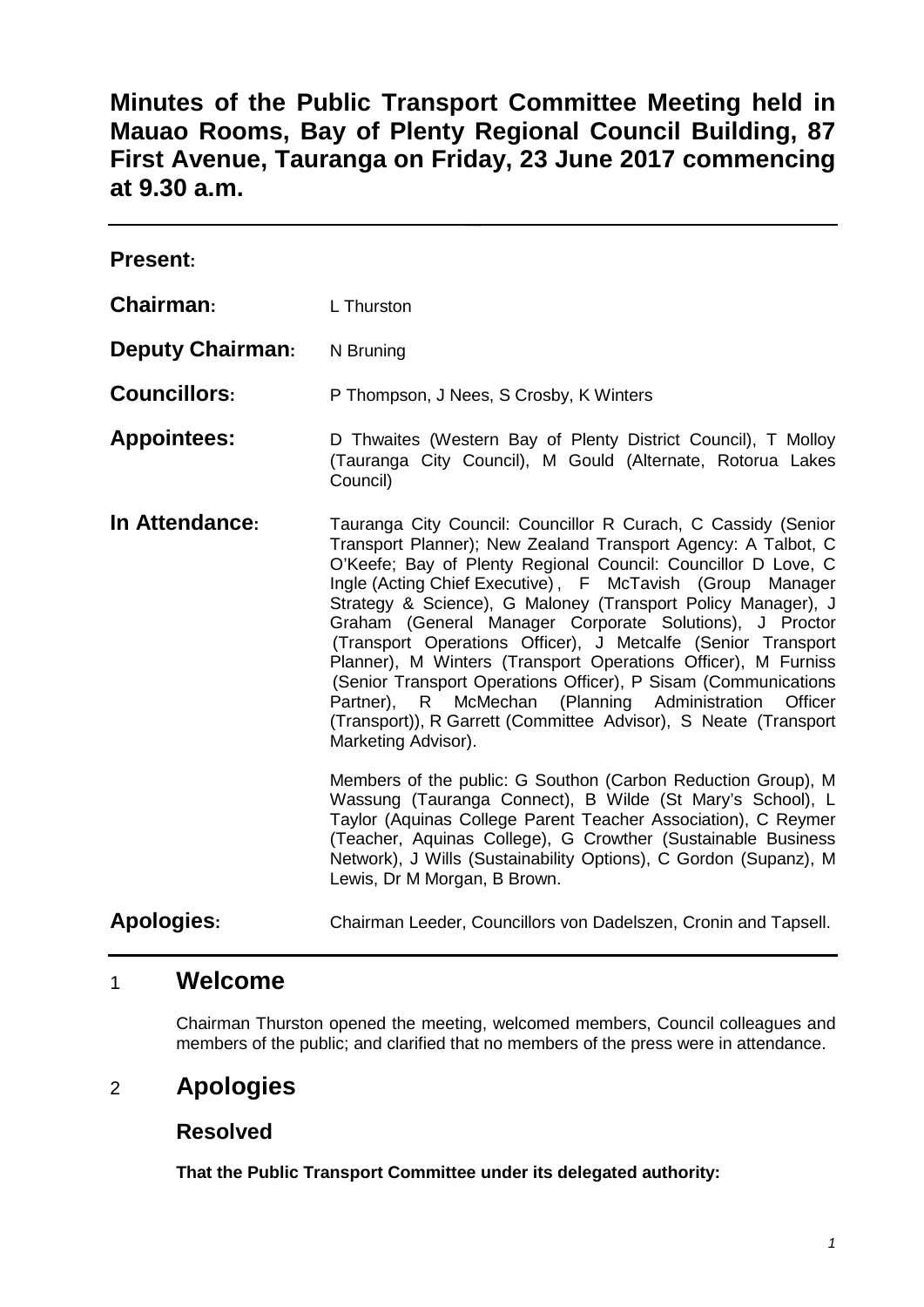**1 Accepts the apologies of Chairman Leeder, Councillors von Dadelszen and Cronin and Rotorua Lakes Councillor Tapsell tendered at the meeting.**

> **Thurston/Thompson CARRIED**

## 3 **Tabled Items**

| <b>Tabled Document 1</b> | J Evans - letter                                                  | Agenda item 6.2 |
|--------------------------|-------------------------------------------------------------------|-----------------|
| <b>Tabled Document 2</b> | M Lewis – book excerpt                                            | Public Forum    |
| <b>Tabled Document 3</b> | St Mary's School Board of   Public Forum<br>Trustees - submission |                 |
| <b>Tabled Document 4</b> | C Gordon - Smart mobility   Public Forum<br>report                |                 |

# 4 **Speaking Rights**

### **Resolved**

**That the Public Transport Committee under its delegated authority:**

**1 Invites Tauranga City Councillor R Curach to the table and extends Councillor Curach speaking rights for the meeting.**

> **Thurston/Molloy CARRIED**

# 5 **Suspension of Standing Orders**

### **Resolved**

**That the Public Transport Committee under its delegated authority:**

**1 Temporarily suspends Standing Orders to allow more time for members of the public to speak in Public Forum**

> **Thurston/Thompson CARRIED**

## 6 **Public Forum**

### 6.1 **Mr Max Lewis**

*Also refer Tabled Document 2*

Mr Lewis expressed his concern that Council was simply building on existing bus services with the proposed Western Bay of Plenty Public Transport Blueprint (the Blueprint), and that the long term service contracts envisaged would not be responsive to new technology. Mr Lewis considered that the use of driverless buses would provide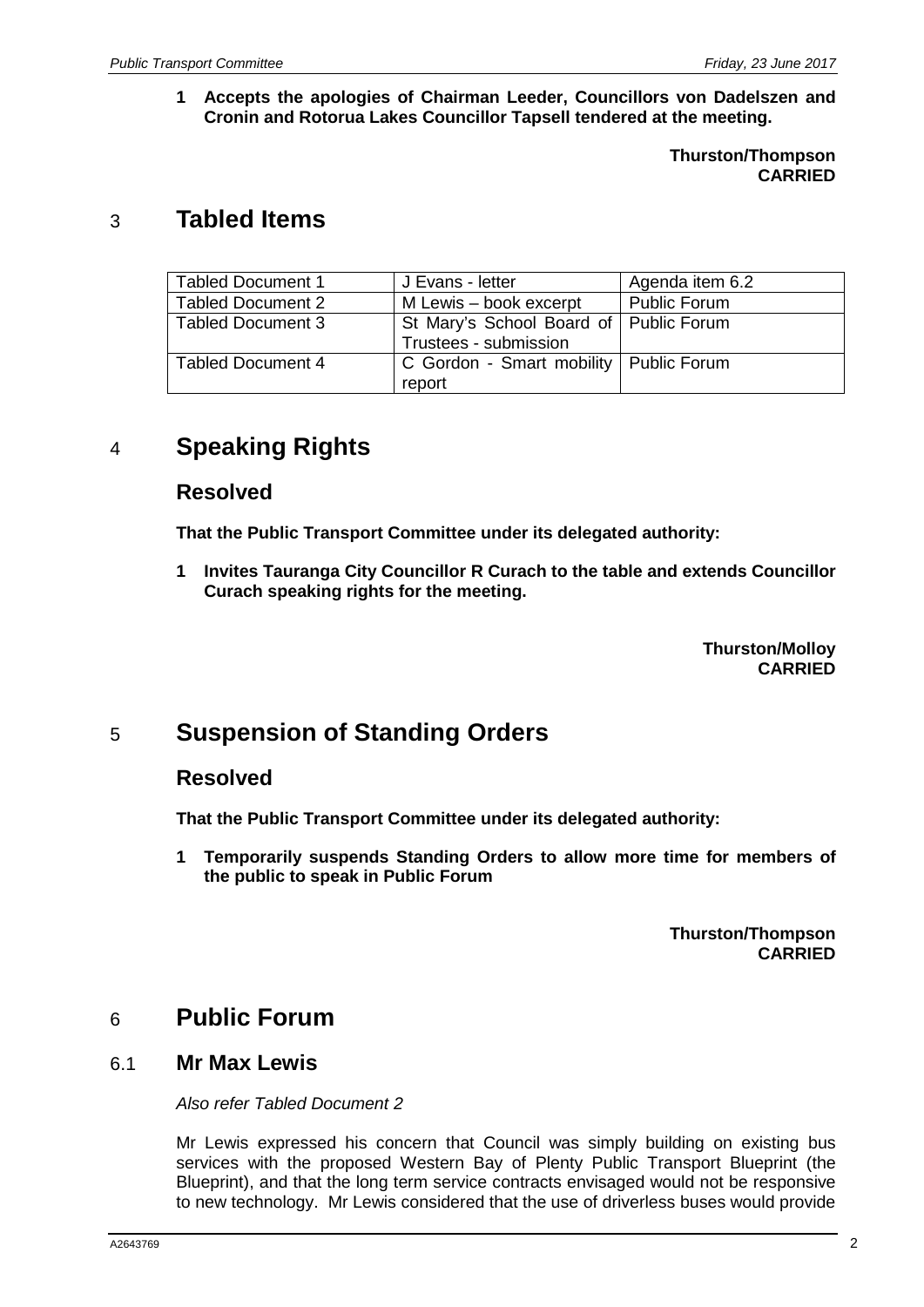a more efficient, responsive and cost-effective service, and suggested that Council should cost the Blueprint for the use of driverless vehicles and lead the way in the adoption of this new technology.

Members clarified that currently the only autonomous vehicle operating in New Zealand was at Christchurch Airport on a private road; questioned the level of service a driverless bus could offer to people with disabilities and to children; and further clarified that Mr Lewis and a partner were developing an operating system for driverless vehicles but were not in a position to provide indicative costs at this stage.

## 6.2 **Mr Mark Wassung (Tauranga Connect)**

Mr Wassung thanked staff for including Tauranga Connect in the stakeholder group consultations, noted the large amount of work undertaken by Tauranga Connect on this issue over the last year and invited members to explore the information provided by Tauranga Connect on its website [www.taurangaconnect.com.](http://www.taurangaconnect.com/) Mr Wassung reminded members of Tauranga Connect's Vision 2020-2030 of a multimodal transportation network and emphasised the need to provide a visionary, bold, flexible, agile and articulate public transport system.

Members thanked Mr Wassung for his passion and contribution to the discussion around public transport, and noted that some ideas promoted by Tauranga Connect had been picked up in the Blueprint. Mr Wassung confirmed that he supported many of the recommendations in the Blueprint report, particularly those around improved frequency and reliability and increased connections for Bayfair and Pāpāmoa. However, Mr Wassung considered there was still too much focus on buses and that a proposal for buses and cyclists to share a lane was inviting disaster; he noted that Welcome Bay remained disconnected and also supported the retention of school bus services. Mr Wassung also requested that there be better notification provided to interested stakeholders of public transport meetings.

## 6.3 **Mr Glen Crowther (Sustainable Business Network)**

Mr Crowther was supported by Mr G Southon from the Carbon Reduction Group and Ms J Wills from Sustainability Options.

Mr Crowther noted the main areas of interest of the various groups he represented – reduction of emissions, use of electric buses, use of modern technology and apps to create a smart network based on a neutral platform, the need to increase usage of public transport and decrease dependence on cars, retention of school bus services, the integration of public transport with urban form, the need to prioritise investment in public transport and remove focus from the fare box to facilitate public health and increased accessibility for lower income users, support for payment of a liveable wage, the need for the Blueprint to be visionary and on a larger scale to take account of future growth, and concern that funding provided will be insufficient with a low per capita spend on public transport compared to other cities.

Mr Crowther appreciated the open engagement experienced with staff but emphasised that it was not an exemplary consultation process. Particular concerns were the complexity of the website, the lack of a public transport "big picture", the lack of an oral submission process and poor communication regarding meetings. Mr Crowther also noted that the predictable controversy around the proposed reduction in SchoolHopper services had put a negative perspective on Council community engagement.

In response to questions from members, Mr Crowther emphasised the need to pull together all the various agencies involved in public transport and the wider community,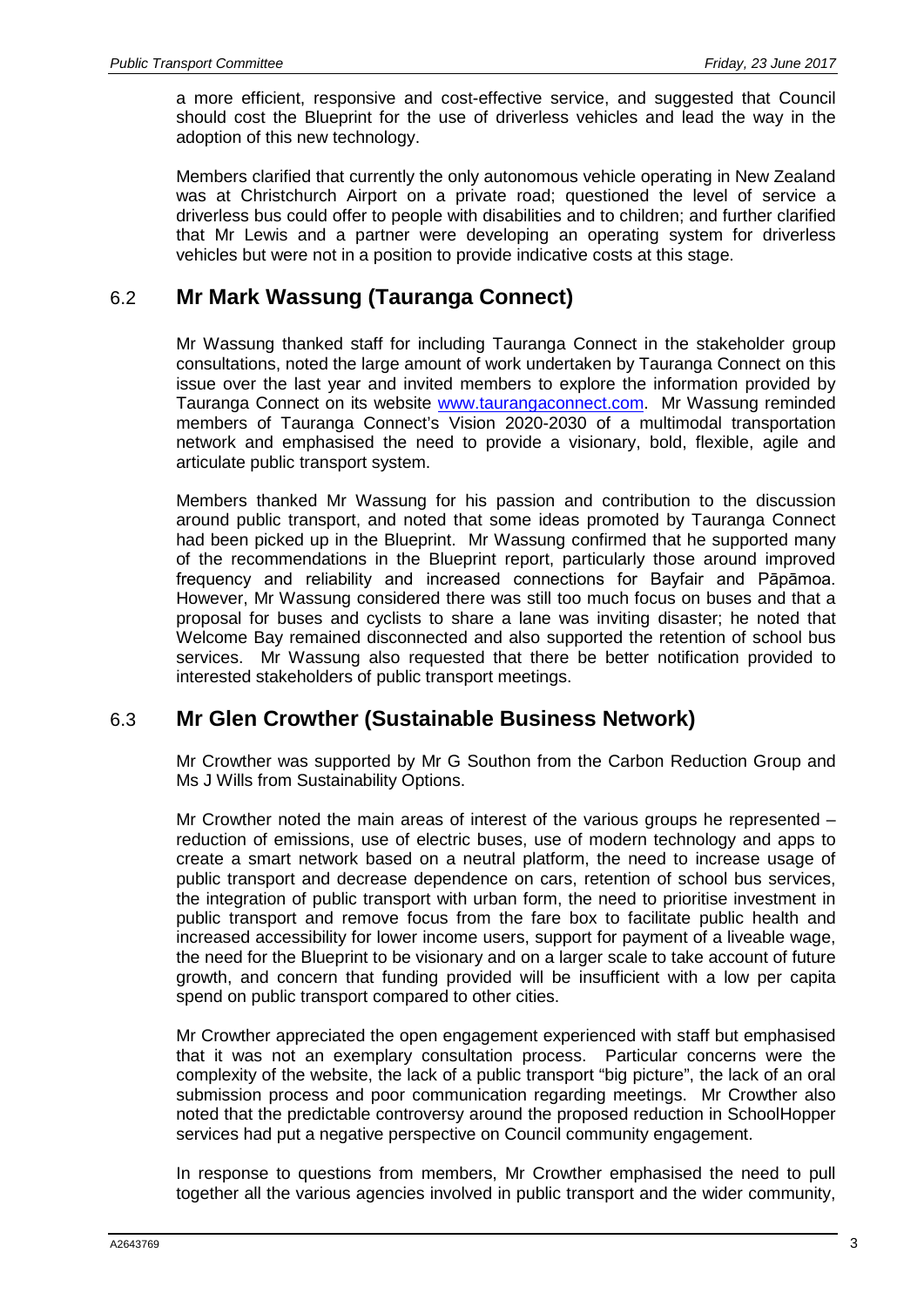to integrate public transport with urban form and to engage with innovative community transport networks.

## 6.4 **Ms Lee-Ann Taylor (Parent-Teacher Association, Aquinas College)**

*Also refer Tabled Document 3*

Ms Taylor was supported by Ms C Reymer, Year 12 Dean, Aquinas College and parents and students from Aquinas College and St Mary's School.

Ms Taylor expressed her opposition to the proposed reduction in SchoolHopper services to Aquinas College, and noted that the main concerns in the school community were around safety of students, use of interchanges, reliability and frequency, increased traffic congestion as more parents would opt to drive their children to school, inconvenience to other users of the public network and cost to disadvantaged families.

Ms Reymer's concerns regarding the withdrawal of SchoolHopper services included lack of consultation with students affected, increased car usage, increased potential for truancy, possible effect on pick-up and drop-off times, bus capacity and overloading, deterrent effect of cost and the impact on disadvantaged families and the impact on other bus users of increased student use.

Ms Reymer also expressed concern regarding a meeting held between Aquinas College senior management and Council representatives, and commented that the College had been offered a "carrot" to withdraw its objections to the SchoolHopper proposals. The Chairman objected, noted that he had been present at that meeting and Ms Reymer had not, that her recount of the discussion held was incorrect and asked for a retraction. Ms Reymer retracted her statement.

Staff clarified that visits had been undertaken with schools that had provided significant feedback on the Blueprint to discuss issues raised, and noted that many schools were suggesting innovative solutions for their students' transport needs rather than focusing on buses.

## 6.5 **Ms Carole Gordon (Supanz)**

*Also refer Tabled Document 4.*

Ms Gordon emphasised the need to acknowledge and apply the projected demographics through the development and implementation of a "longevity transport mobility plan" for the elderly population. Ms Gordon also noted the importance of providing elderly-friendly buses with age-appropriate modifications such as handles, bigger seats and storage for walkers and walking sticks. Ms Gordon also made the point that assessing significance to elderly should be part of all policy development. Other concerns noted included the importance of encouraging elders to be active and involved, increasing amenities within walking distance in local communities, considering the transport needs of non-drivers and utilising technology to support older populations.

In response to members' questions regarding the elderly and children utilising the same bus services, Ms Gordon noted that she was not aware of any particular concerns around the elderly tolerating student users.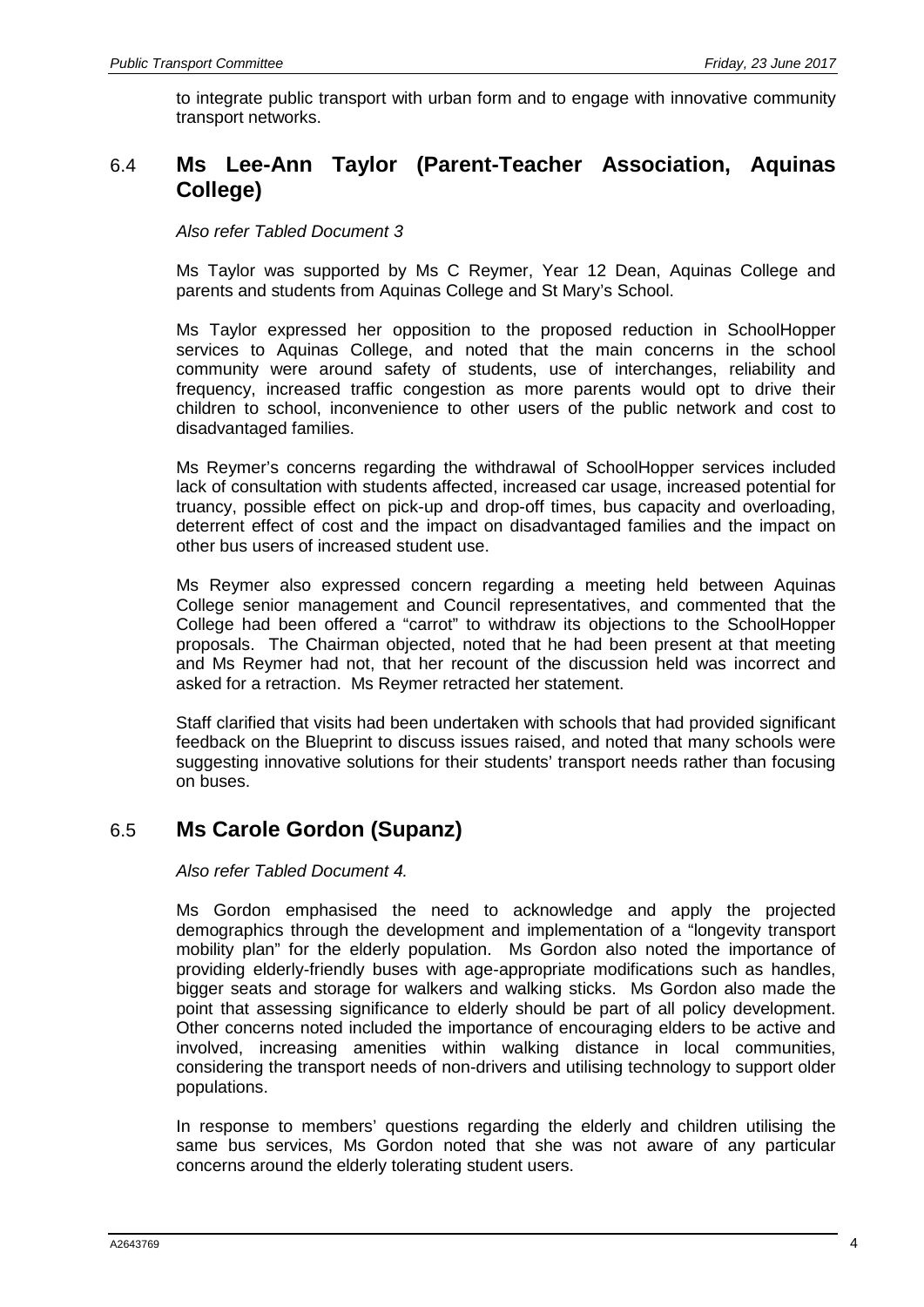## **Adjournment**

The meeting adjourned at 11.25 am and reconvened at 11.40 am.

### 6.6 **Dr Mark Morgan**

Dr Morgan explained that, as an Aquinas College parent, his main concern was the proposed reduction of SchoolHopper services and the impact that would have on child safety, cost to parents and increased traffic congestion. Dr Morgan expressed particular concern for safety around transfers and interchanges, the need for children to cross busy roads and the mixing of adult bus users with school children. He also considered that it would be extremely difficult to accommodate existing school bus users on public bus services where they would be competing with students from other schools as well as the general public. Dr Morgan noted that the current SchoolHopper service was a well-utilised safe service for children and could not see the sense in removing that service.

In response to a member's question, Dr Morgan considered that 14-plus would be an appropriate age for school children to travel on public buses.

# 7 **Reinstatement of Standing Orders**

### **Resolved**

**That the Public Transport Committee under its delegated authority:**

**1 Reinstates Standing Orders.**

**Thurston/Crosby CARRIED**

# 8 **Declaration of conflicts of interest**

No conflicts of interest were declared.

# 9 **Public Transport Committee minutes - 05 May 2017**

### **Matters arising**

Staff clarified that Council was in discussion with NZTA regarding provision of Park 'n Ride facilities as part of the Bay Park to Bayfair project and was comfortable with progress.

A member noted that the provision of free bus services to the Lions game in Rotorua had been successful.

### **Resolved**

**That the Public Transport Committee under its delegated authority:**

**1 Confirms the minutes of the Public Transport Committee meeting held on 05 May 2017.**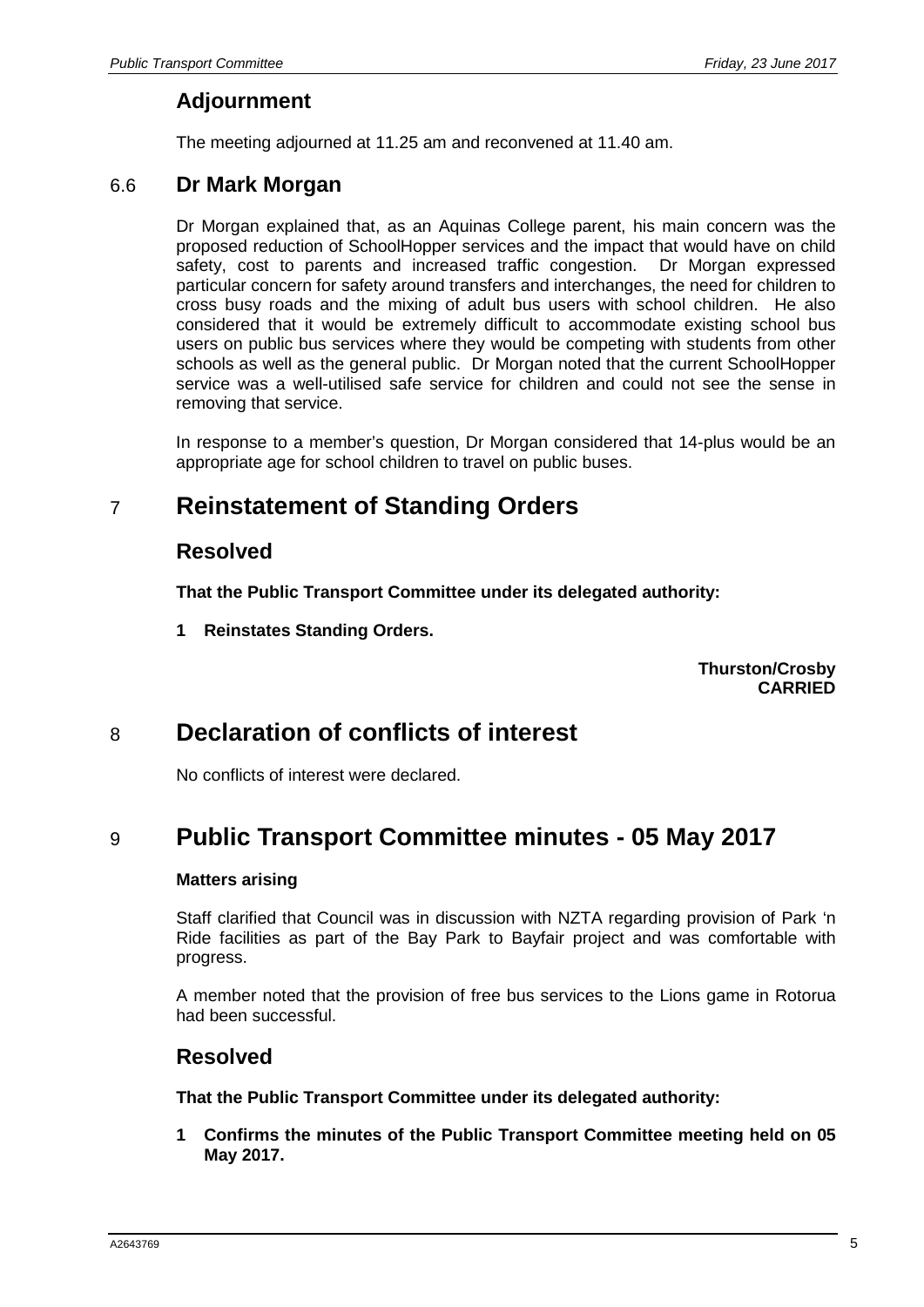### **Gould/Molloy CARRIED**

## 10 **Reports**

## 10.1 **NZTA Investment Audit Report**

Transport Policy Manager Garry Maloney advised the members of the findings of a New Zealand Transport Agency audit of the Bay of Plenty Regional Council's land transport programme, noted that the audit found the programme was well managed and delivered and clarified that the services audited were randomly selected.

## **Resolved**

**That the Public Transport Committee under its delegated authority:**

**1 Receives the report, NZTA Investment Audit Report.**

**Winters/Bruning CARRIED**

## 10.2 **Western Bay of Plenty Public Transport Blueprint Feedback and Contract Extensions**

### *Refer PowerPoint Presentation Objective ID A2637025*

Transport Policy Manager Garry Maloney and Senior Transport Planner Joe Metcalfe summarised the feedback received on the Blueprint. Mr Maloney noted that the Blueprint had received the largest amount of community feedback for a public transport proposal; and that the feedback was generally supportive of the BayHopper service proposals and generally not supportive of the SchoolHopper service proposals.

Mr Metcalfe outlined the key features supported for the BayHopper service such as increased frequencies, longer operating hours and the inclusion of a cross-town connector service; and summarised the main concerns expressed regarding the SchoolHopper services. Common concerns included safety of children, use of interchanges, transfers between buses, loss of direct to-school services, frequency and waiting time, interaction with other public bus users and timeliness in regard to school start and finish times. Mr Metcalfe observed that schools that had a primary or intermediate component generally opposed the use of public bus services instead of dedicated school bus services while this was less of an issue for secondary schools; members requested staff to investigate the possibility of a dedicated SchoolHopper service for students Year 8 and under. Staff advised that this could lead to inequitable distribution of SchoolHopper services as provision would depend on individual school situations.

Members asked for clarification regarding possible increased traffic congestion as a result of parents not utilising the BayHopper services for school children, particularly any impact on already problematic areas such as the Barkes Corner intersection. Staff noted the difficulty of attributing increased congestion to one factor as the impacts of population growth were already being felt; NZTA staff noted that work was underway investigating possible short-term optimisation for Barkes Corner. Members emphasised the need for better modelling, thorough cost analysis and accurate funding information. Concern was expressed that while the Blueprint may reflect a high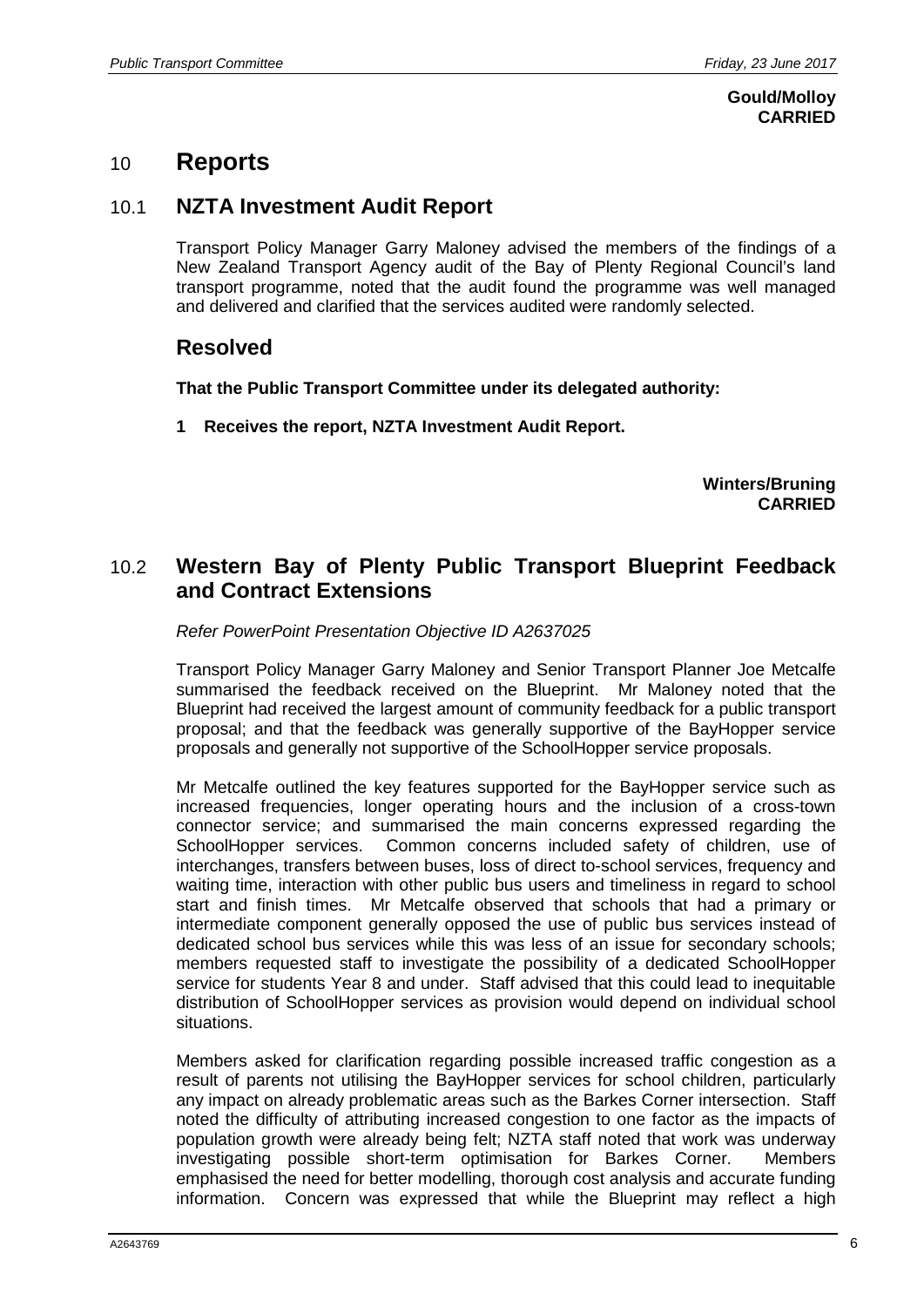efficiency network from a transport planning and modelling viewpoint, it might not from a people and user viewpoint.

Members emphasised the importance of collaboration with other organisations such as the Ministry of Education, NZTA and local authorities, and of the need to integrate all aspects of public transport such as urban form, infrastructure, use of technology and pricing.

A member noted that public transport services are listed under s11A of the Local Government Act, which requires Council to have particular regard to the contribution that core service makes to the community, and suggested that the proposed recommendations would provide a breathing space for further consideration to take place.

Members asked for clarification around whether it was possible to separate out implementation of the proposals for the BayHopper and SchoolHopper services. Staff responded that, while both services needed to be considered together to take account of impacts of one on the other, the possibility of implementing specific agreed initiatives without delay was being investigated and would be reported back to Council. Staff also noted that procurement of public transport services required a lead time, and that contracts had to be flexible to be able to adapt to changing circumstances during their term.

### **Resolved**

**That the Public Transport Committee under its delegated authority:**

**1 Receives the report, Western Bay of Plenty Public Transport Blueprint Feedback and Contract Extensions.**

### **Public Feedback**

- **2 Notes that Council agreed to engage and seek feedback on the Blueprint proposal to inform its decision-making processes.**
- **3 Acknowledges the significant public feedback that it has received on the Blueprint.**
- **4 Notes that feedback to date has been largely supportive of the Bay Hopper proposals.**
- **5 Notes concerns have been raised about the BayHopper proposal including:**
	- **a. loss of service to Mount Hot Pools;**
	- **b. buses accessing Ballintoy Park;**
	- **c. loss of service to sections of Mount Maunganui and Papamoa;**
	- **d. loss of service to sections of Welcome Bay and Ohauiti;**
	- **e. lack of timetable information; and**
	- **f. loss of some direct services.**

### **Thompson/Crosby CARRIED**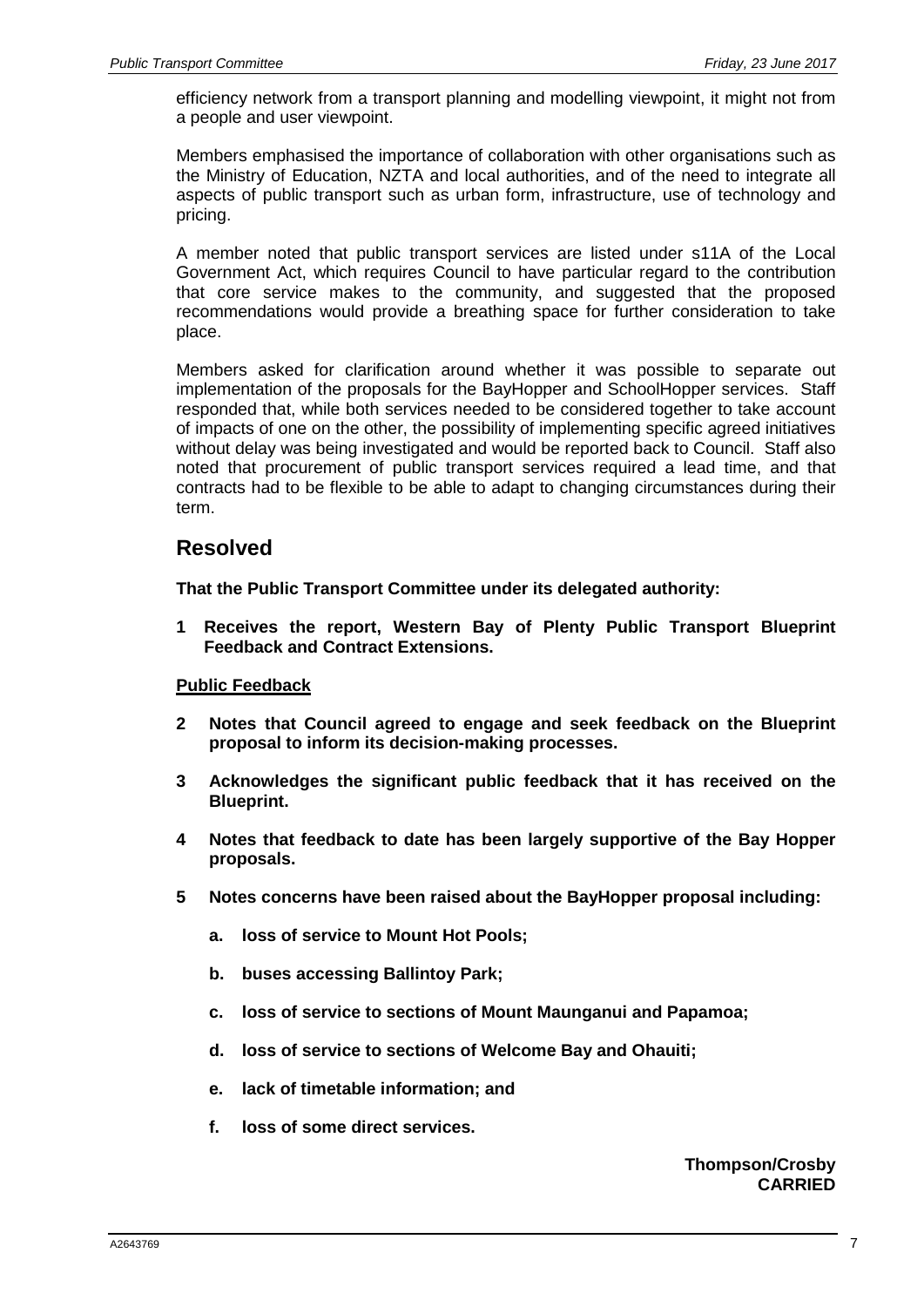- **6 Notes concerns have been raised about the SchoolHopper proposal including:**
	- **a. Aquinas College – students transferring services, travel time including walk distance to stops, safety at Bayfair, CBD, and on public buses;**
	- **b. Bethlehem College - students transferring services, safety and appropriateness for primary age children on public services, travel times, safety at interchanges for all students and ability for international fee paying students to interpret a more complex system;**
	- **c. Tauranga Intermediate – walk distances to bus stops, appropriateness of intermediate students on public buses, and crossing points over major roads;**
	- **d. Mount Manganui College / Intermediate – safety of students when transferring at Bayfair, and safe crossing points on Maunganui Road or Links Ave;**
	- **e. St Thomas More School – appropriateness of public service for primary students and walkability in vicinity of the school; and**
	- **f. Otumoetai College and Intermediate – suitable transfer locations at Brookfield.**

**Nees/Crosby CARRIED**

#### **Proposed Revisions to Address Concerns**

**7 Notes staff will work with the New Zealand Transport Agency, Ministry of Education, Tauranga City Council and schools to look for solutions to address concerns raised about the BayHopper and SchoolHopper proposals and report back to Council in September with options for addressing those.**

### **Amendment**

**That Recommendation 7 includes the words "and other stakeholders" after the word "schools".**

The amendment was **PUT** and **CARRIED**.

**Thompson/Nees CARRIED**

**The amendment became the substantive motion and was PUT and CARRIED, so that Council resolved as follows:**

- **7 Notes staff will work with the New Zealand Transport Agency, Ministry of Education, Tauranga City Council, schools and other stakeholders to look for solutions to address concerns raised about the BayHopper and SchoolHopper proposals and report back to Council in September with options for addressing those.**
- **8 Notes additional funding may be required to implement those solutions and staff will report back to Council in September on funding options.**

**Crosby/Nees CARRIED**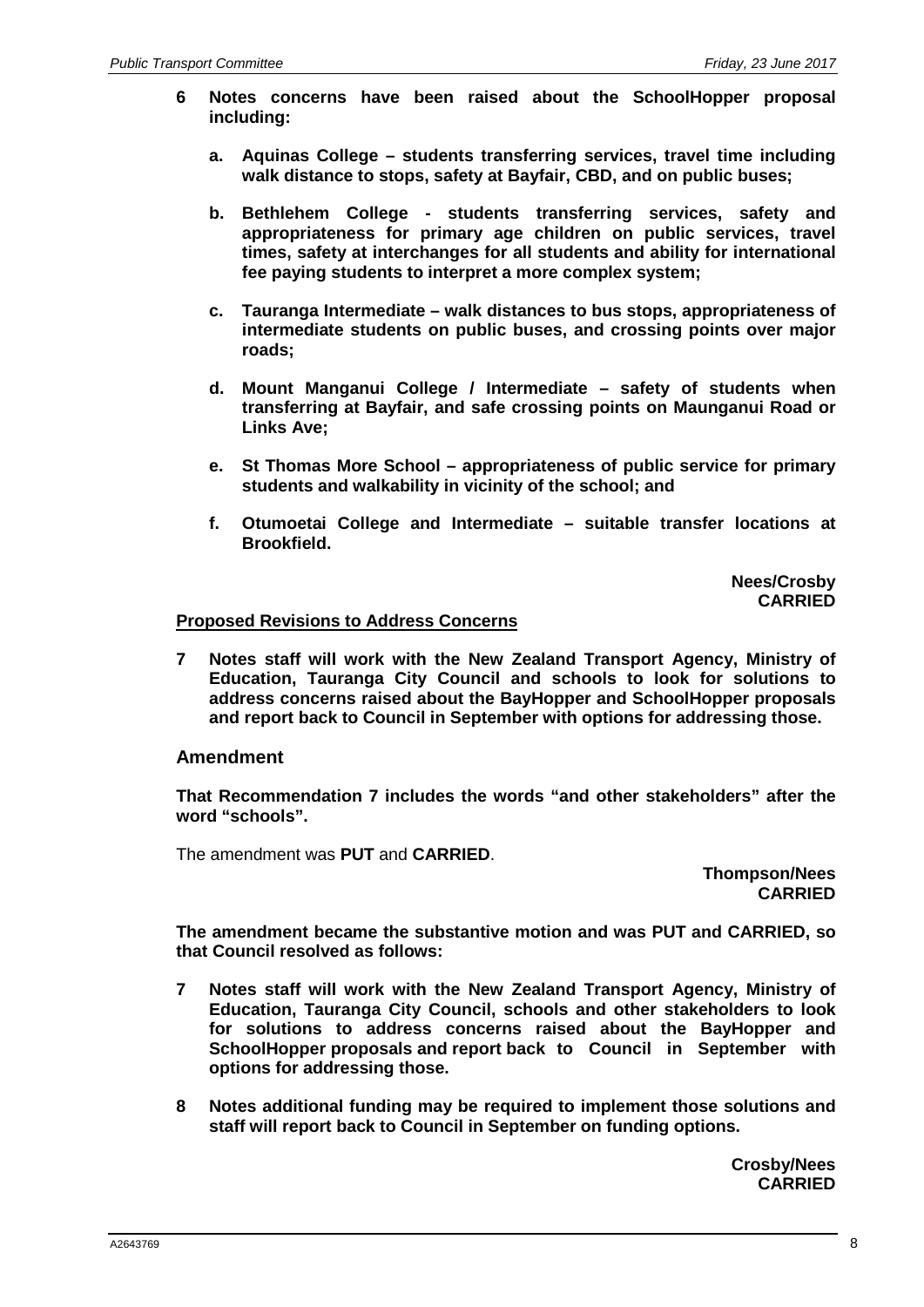- **9 Requests staff include analysis of service and funding implications of continuing SchoolHopper services for students Year 8 and below.**
- **10 Requests staff refresh the Tauranga Pressure Points analysis (including Brookfield) to inform Blueprint decision-making.**
- **11 Requests modelling work be undertaken on the impacts of SchoolHopper services on Tauranga congestion.**

**Thompson/Nees CARRIED**

#### **Partnering Discussions**

- **12 Notes the New Zealand Transport Agency has approved funding for the transition phase of school bus integration to provide value for money by optimising the Tauranga urban public transport network.**
- **13 Notes the report's recommendations were drafted in consultation and agreed with New Zealand Transport Agency staff.**
- **14 Notes staff are working with the New Zealand Transport Agency to agree options to achieve an optimised public transport network by 26 September 2017.**
- **15 Directs staff to work with New Zealand Transport Agency to complete value for money assessments for piloting the introduction of electric buses as part of the Western Bay of Plenty Public Transport Blueprint procurement.**

**Bruning/Gould CARRIED**

**16 Directs staff to work with New Zealand Transport Agency to complete value for money assessments for introducing a living wage for bus drivers as part of the Western Bay of Plenty Public Transport Blueprint procurement.**

> **Thompson/Crosby CARRIED (by majority)**

- **17 Notes staff are working with Ministry of Education to clarify and confirm the support that could be made available for children travelling beyond their closest mainstream school to special character schools.**
- **18 Notes staff will meet and work with the most impacted schools to find solutions to address their concerns including:**
	- **a. improved infrastructure;**
	- **b. provision of commercial bus services;**
	- **c. increasing the number of dedicated school bus services;**
	- **d. opportunities for schools to join the Tauranga Transport Network Group; and/or**
	- **e. other school-led initiatives.**
- **19 Notes staff are working with Tauranga City Council to agree, by 26 September 2017, the Tauranga City Council-funded infrastructure it is**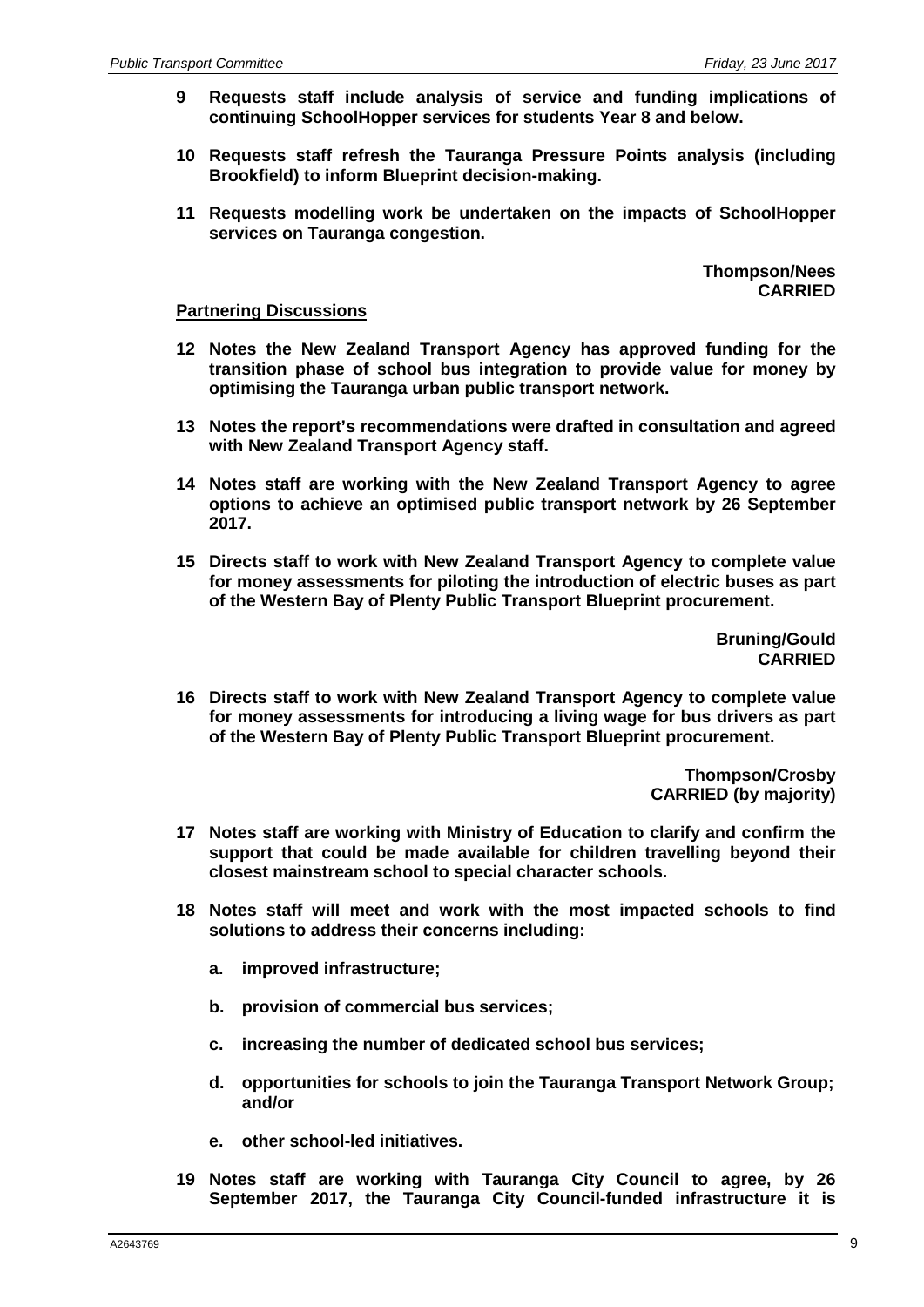**required to provide to address, in particular, SchoolHopper concerns to assist in achieving an optimised public transport network.**

> **Bruning/Gould CARRIED**

#### **Financial Implications**

- **20 Notes that preliminary negotiations to extend the existing bus contracts are underway but contractors have yet to confirm their agreement to extending contracts through to the end of December 2018.**
- **21 Recommends to Council that in principle, it extend the existing Tauranga BayHopper, Tauranga SchoolHopper, Katikati and Omokoroa and Te Puke contracts through to the end of December 2018 to provide more time to find solutions for the concerns raised in the public feedback on the Blueprint.**
- **22 Notes there may be additional costs to Council to extend these contracts and Council approval for this extension will be sought once negotiations with existing contractors are completed.**
- **23 Recommends to Council that as part of a 2018-2028 Long Term Plan workshop prior to its September 2017 meeting, it determine the funding parameters for Public Transport.**

**Gould/Nees CARRIED**

#### **Next Steps**

- **24 Notes Council approval of the revised Blueprint proposal will be sought at its meeting on 26 September 2017 following the August 2017 Public Transport Committee meeting.**
- **25 Confirms that the decision has a medium level of significance as determined by the Council's Significance and Engagement Policy. Council has identified and assessed different options and considered community views as part of making the decision, in proportion to the level of significance.**

**Nees/Bruning CARRIED**

**That the Public Transport Committee recommends that the Regional Council:**

- **1 Agrees in principle to extend the existing Tauranga BayHopper, Tauranga SchoolHopper, Katikati and Omokoroa and Te Puke contracts through to the end of December 2018 to provide more time to find solutions for the concerns raised in the public feedback on the Blueprint.**
- **2 Agrees as part of a 2018-2028 Long Term Plan workshop prior to its September 2017 meeting, to determine the funding parameters for Public Transport.**
- **3 Notes that there may need to be additional funding required to implement further solutions to address public feedback concerns which will be the focus for the Long Term Plan workshop.**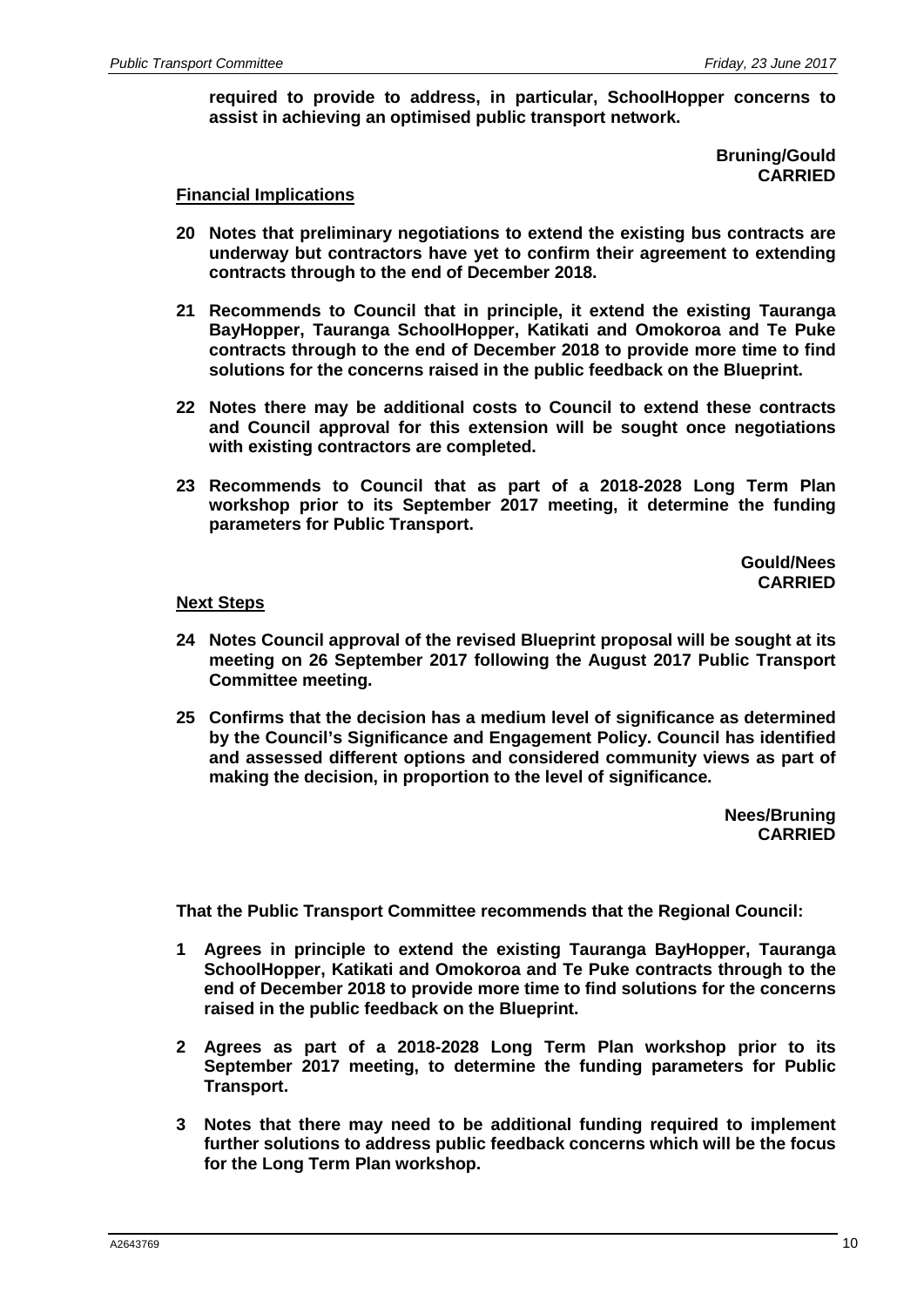- **4 Includes the development of a Longevity Transport and Mobility Plan in the Bay of Plenty Regional Council's Long Term Plan.**
- **5 Notes the need for consideration in the urban form to promote public transport.**
- **6 Confirms that the decision has a medium level of significance as determined by the Council's Significance and Engagement Policy. Council has identified and assessed different options and considered community views as part of making the decision, in proportion to the level of significance.**

**Nees/Molloy CARRIED**

## 10.3 **Regional Fare Review - Patronage Services**

Transport Policy Manager Garry Maloney sought direction from members through this report on the process Council wished to follow to set patronage service fares, and particularly on the timing of the Fare Review and the type and level of public engagement to be undertaken.

## **Resolved**

**That the Public Transport Committee under its delegated authority:**

- **1 Receives the report, Regional Fare Review - Patronage Services.**
- **2 Agrees to Option 3 for the level and type of public engagement and the timing for the Fare Review, namely to undertake a separate formal consultation exercise and use the outputs from that exercise as an input to the Regional Public Transport Plan review.**
- **3 Notes that if the Fare Review is completed after September 2017, Council will incur additional costs to change that part of the new electronic ticketing system.**

**Thompson/Winters CARRIED**

### 11 **Public Excluded Section**

**Resolution to exclude the public**

**THAT the public be excluded from the following parts of the proceedings of this meeting.**

**The general subject of each matter to be considered while the public is excluded, the reason for passing this resolution in relation to each matter, and the specific grounds under section 48(1) of the Local Government Official Information and Meetings Act 1987 for the passing of this resolution are as follows:**

| <b>General Subject of Matter</b> | <b>Grounds under Section</b> | <b>Reason for passing</b> |
|----------------------------------|------------------------------|---------------------------|
| to be Considered                 | 48(1) LGOIMA 1987 for        | this resolution in        |
|                                  | passing this resolution      | relation to this matter   |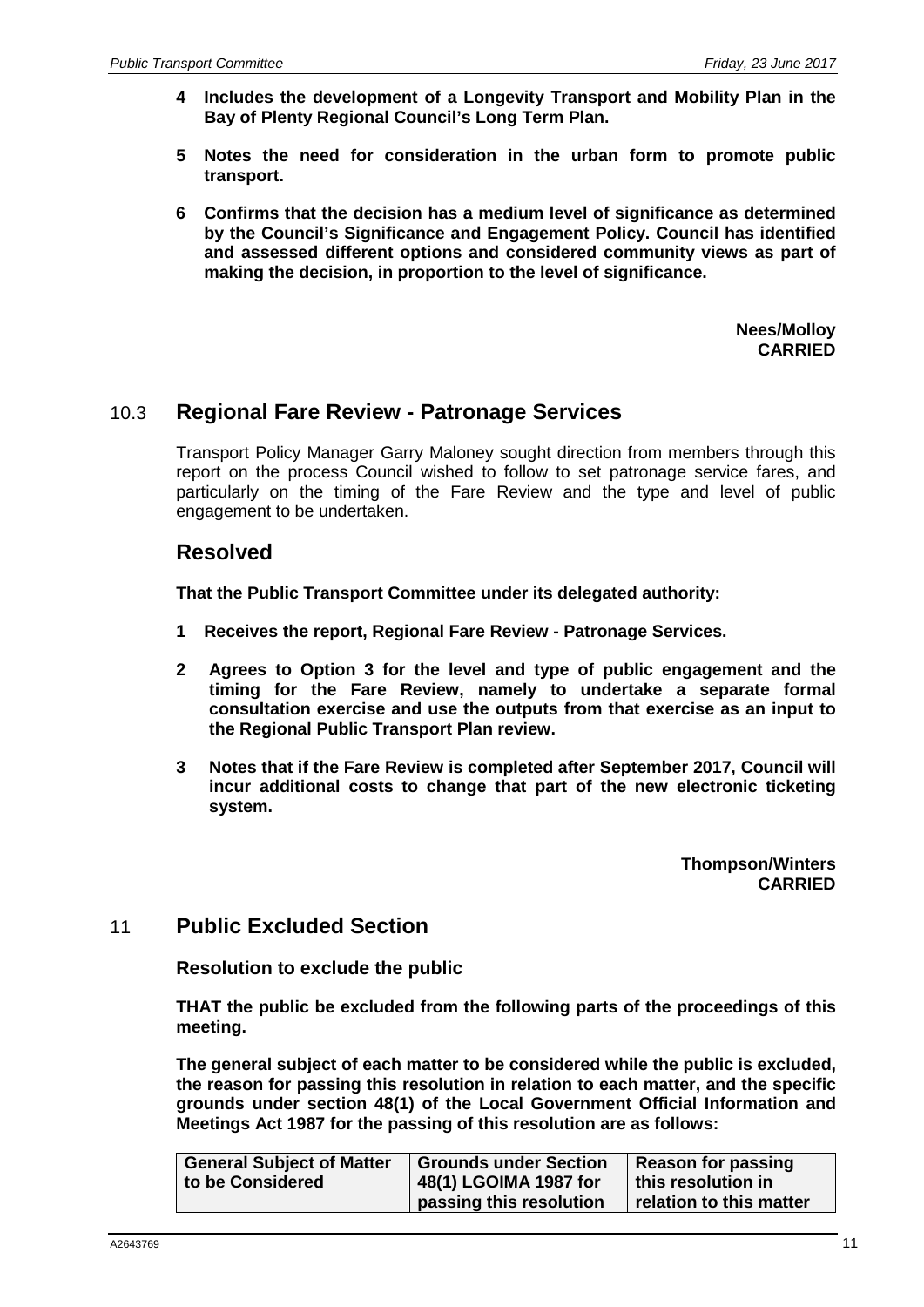| <b>7.1 Public Excluded</b><br><b>Public Transport</b><br><b>Committee Minutes - 5</b><br><b>May 2017</b> | Good reason for<br>withholding exists<br>under section 48(1)(a).                                                                                                                                                              | Please refer to the<br>relevant clause in the<br>meeting minutes                                                                                                                                                                          |
|----------------------------------------------------------------------------------------------------------|-------------------------------------------------------------------------------------------------------------------------------------------------------------------------------------------------------------------------------|-------------------------------------------------------------------------------------------------------------------------------------------------------------------------------------------------------------------------------------------|
| 7.2 School service from<br><b>Te Puke</b>                                                                | That the public conduct<br>of the whole or relevant<br>part of the proceedings<br>of the meeting would be<br>likely to result in the<br>disclosure of<br>information for which<br>good reason for<br>withholding would exist. | To protect information<br>where the making<br>available of the<br>information would be<br>likely unreasonably to<br>prejudice the<br>commercial position of<br>the person who<br>supplied or who is the<br>subject of the<br>information. |

**Thurston/Crosby CARRIED**

# 12 **Confidential business to be transferred into the open**

## 12.1 **Confidential report: School service from Te Puke**

## **Executive Summary**

Uzabus currently run a commercial bus service from Te Puke to Tauranga Boys' and Girls' Colleges, catering for approximately 24 students. They have advised parents that this service will cease at the end of Term 2, 2017 (7 July 2017).

Parents have informally approached Council to request that Council provide funding to continue this bus route until the end of 2017, to enable students to finish the school year without having to change schools.

A number of options are available to the Council/community to respond to the proposed withdrawal, including:

- 1. provide no additional service;
- 2. extend SchoolHopper route 412;
- 3. provide a separate SchoolHopper service; and
- 4. direct appoint Uzabus to continue to operate the service.

The recommended option is to provide no additional service because:

- Council's current policy does not support implementing a replacement service; and
- the cost of any replacement service is not budgeted in the Draft 2017/18 Annual Plan.

## **Resolved**

**That the Public Transport Committee under its delegated authority:**

**1 Receives the report, School service from Te Puke;**